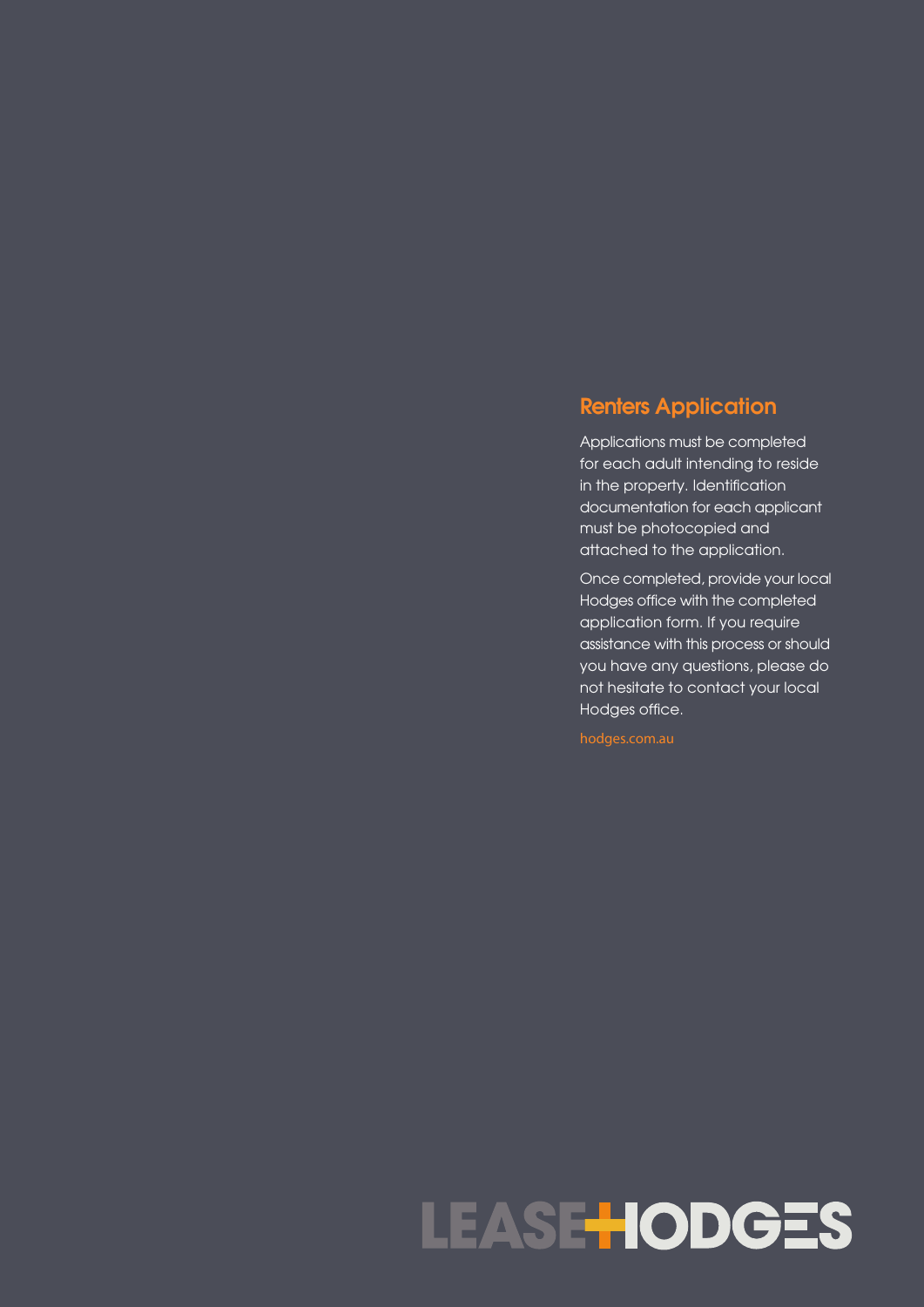# Helpful hints when applying for rental properties through Hodges:

- 1. Supply supporting documentation such as:
	- Reference letters from residential rental providers /agents or employers
	- Pay advice or bank statements proof of employment, previous pay slips and bank statements
	- Rental history organise a payment summary from your previous residential rental provider or agent
- 2. You often need to stand out in a competitive market, so a cover letter that includes why you would be a great renter is often very helpful.
- 3. Be prepared to pay the bond and first month's rent in advance. The Bond will be held in trust and must be made payable to the Residential Tenancies Bond Authority.

## Proposed property

| Address                                              | Postcode                                   |
|------------------------------------------------------|--------------------------------------------|
| Rent per week \$<br>Bond amount \$                   |                                            |
| How many renters will occupy the property?           | Adults                                     |
| Do you have pets?<br>Yes, I have<br>(●)no            | , Breed of pet<br>age<br>years             |
| Length of tenancy<br>years                           | months, to commence on                     |
| <b>Applicant 1</b>                                   | <b>Applicant 2</b>                         |
|                                                      |                                            |
| Given name(s)                                        | Given name(s)                              |
| Surname                                              | Surname                                    |
| Phone number                                         | Phone number                               |
| Mobile number                                        | Mobile number                              |
| Email                                                | Email                                      |
| Date of birth                                        | Date of birth                              |
| Drivers licence                                      | Drivers licence                            |
| State<br>Expiry date                                 | Expiry date<br>State                       |
| Vehicle Registration<br>State                        | Vehicle Registration<br>State              |
| Passport number                                      | Passport number                            |
| Country issued                                       | Country issued                             |
| Pension number                                       | Pension number                             |
| Type of pension                                      | Type of pension                            |
| Do you own a property?<br>Yes<br><b>No</b>           | Do you own a property?<br>Yes<br>No        |
| Property address                                     | Property address                           |
|                                                      |                                            |
| If yes please provide council rates notice           | If yes please provide council rates notice |
| <b>Professional References</b><br><b>Applicant 1</b> | <b>Applicant 2</b>                         |
| Name                                                 | Name                                       |
| Address                                              | Address                                    |
|                                                      |                                            |
| Phone number                                         | Phone number                               |
| Relationship to you                                  | Relationship to you                        |
| Name                                                 | Name                                       |
| Address                                              | <b>Address</b>                             |
|                                                      |                                            |
| Phone number                                         | Phone number                               |
| Relationship to you                                  | Relationship to you                        |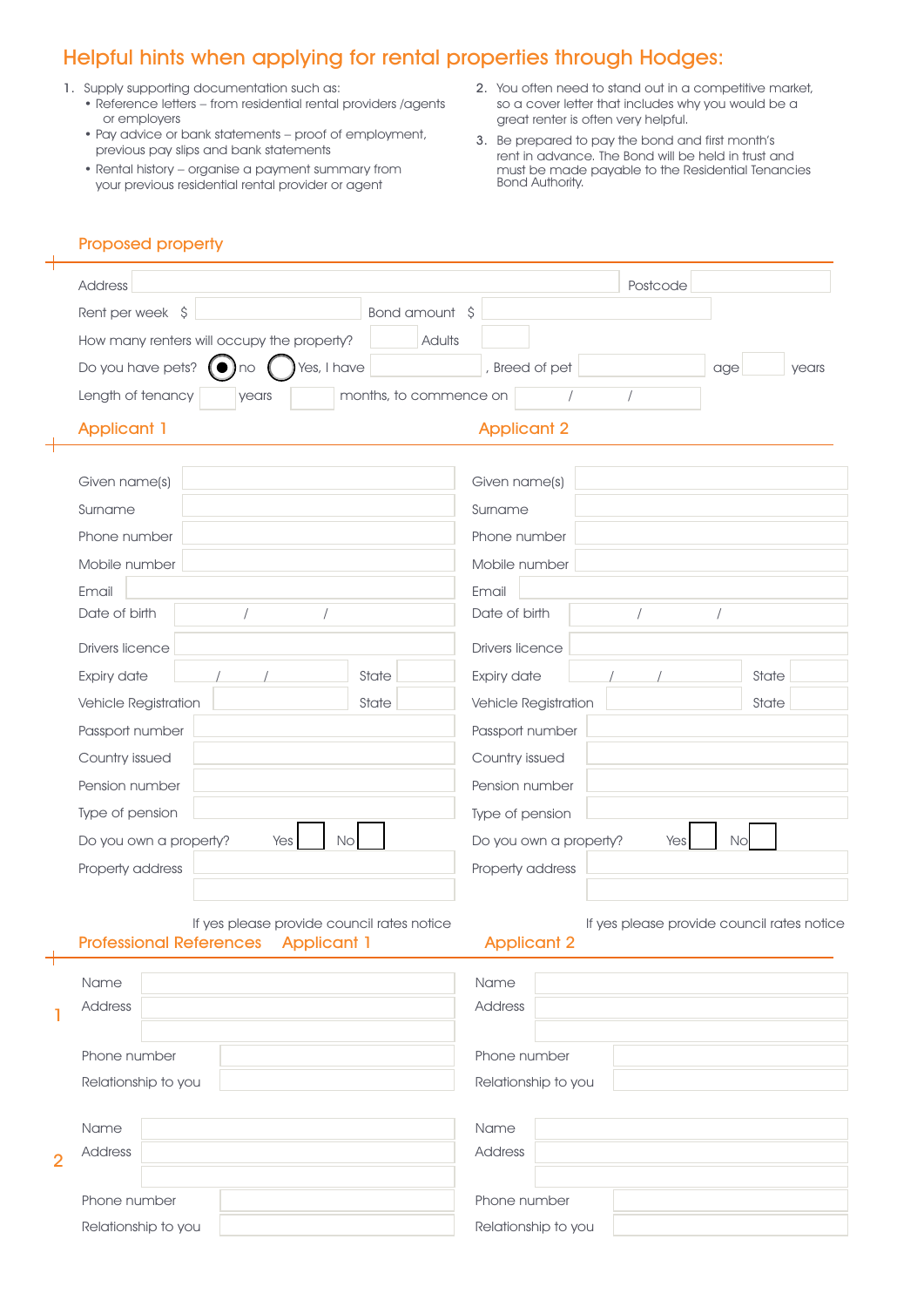## **Current Accommodation Applicant 1 Applicant 2**

| What is your current address?                                       |  |       |        |       |        |
|---------------------------------------------------------------------|--|-------|--------|-------|--------|
|                                                                     |  |       |        |       |        |
| Are you the owner or renter of this address?                        |  | owner | renter | owner | renter |
| How long have you lived at the current address?                     |  | vears | months | vears | months |
| What is your reason for leaving?                                    |  |       |        |       |        |
| Residential Rental Provider / agent's name,<br>phone number & email |  |       |        |       |        |
|                                                                     |  |       |        |       |        |
| Rent per week                                                       |  |       |        | \$    |        |

## Previous Accommodation **Applicant 1** Applicant 2

What was your previous address?

Were you the owner or renter of this address? How long did you live at the previous address?

What was your reason for leaving?

Residential Rental Provider / agent's name, phone number & email Rent per week

|       |        |       | renter |
|-------|--------|-------|--------|
| years | months | years | months |
|       |        |       |        |
|       |        |       |        |
|       |        |       |        |

## **Current Employment Current Employment Applicant 1** Applicant 2

| What is your current occupation?             |     |     |        |     |     |        |
|----------------------------------------------|-----|-----|--------|-----|-----|--------|
| What is the nature of your employment?       | F/T | P/T | casual | F/T | P/T | casual |
| Current employer's name                      |     |     |        |     |     |        |
| Current employer's address                   |     |     |        |     |     |        |
| Current employer's phone number              |     |     |        |     |     |        |
| Current employer's email address             |     |     |        |     |     |        |
| Net income                                   | \$  |     |        | \$  |     |        |
| Weekly income                                | \$  |     |        | \$  |     |        |
| Are you self employed?                       | yes |     | no     | yes |     | no     |
| If you answered yes, who is your accountant? |     |     |        |     |     |        |
| Accountant's phone / email address           |     |     |        |     |     |        |
| Do you receive a Centrelink payment?         | yes |     | no     | yes |     | no     |
| If you answered yes, what type?              |     |     |        |     |     |        |
| Your customer number                         |     |     |        |     |     |        |
| Fortnightly amount                           | \$  |     |        | \$  |     |        |

## Previous Employment **Applicant 1** Applicant 1 Applicant 2

Who was your previous employer?

What was your occupation?

Previous employer's address

Previous employer's phone number/email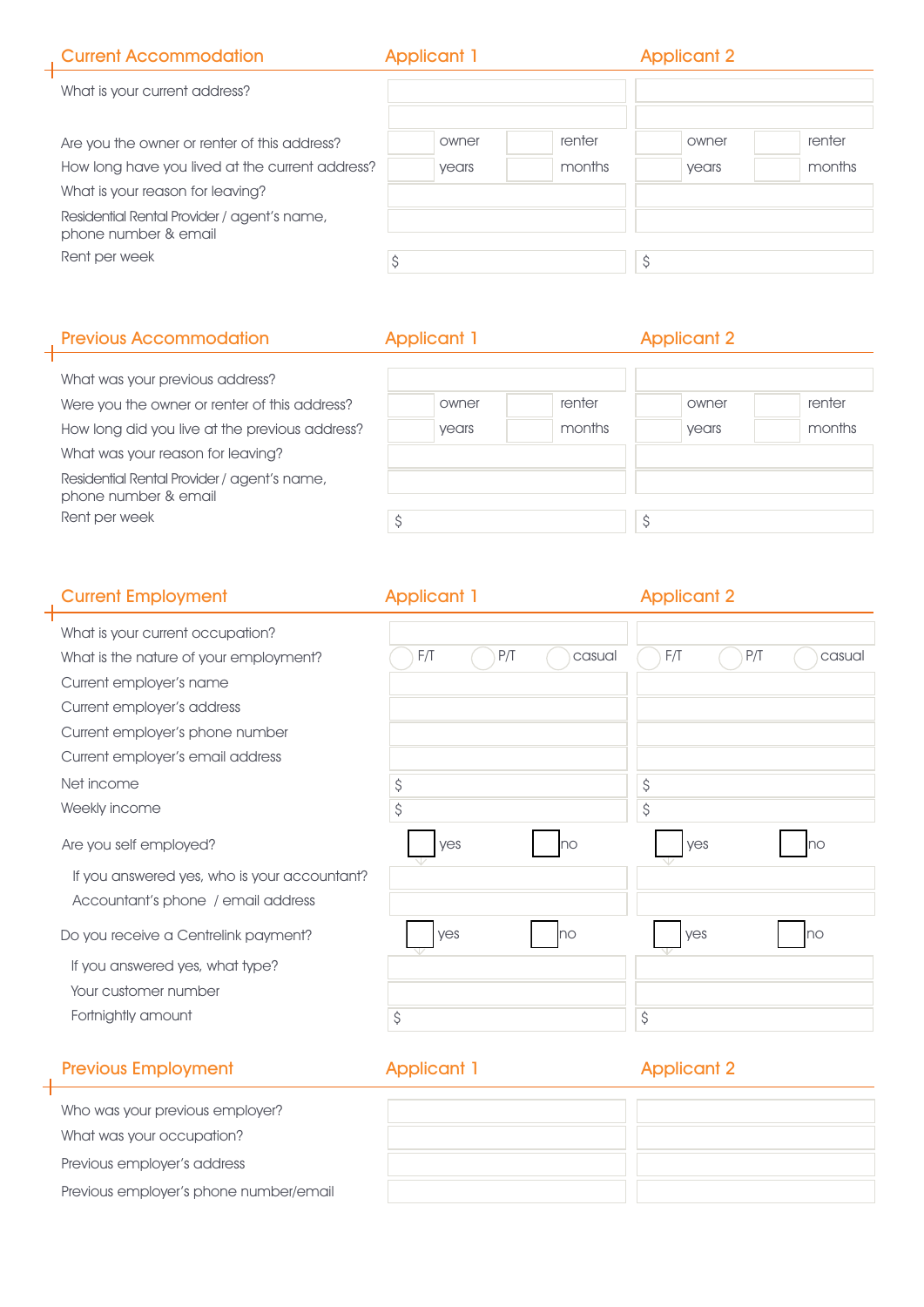| <b>Emergency Contact</b> | <b>Applicant 1</b> | <b>Applicant 2</b> |  |
|--------------------------|--------------------|--------------------|--|
| Name                     |                    |                    |  |
| Address                  |                    |                    |  |
| <b>Phone Number</b>      |                    |                    |  |
| Relationship to you      |                    |                    |  |
| Front Hillis Connoctions |                    |                    |  |

### Free Utility Connections



### YourPorter is a FREE service connecting utilities and other services.

If the Agent approves this application, YourPorter will connect your water for the purpose of usage charges at your new property on behalf of the Real Estate Agent. YourPorter will be contacting you by phone, SMS, or email for the purposes of assisting you to connect your utilities

| Electricity Gas Gelephone Internet Water Pay TV Car Home & Content Health Life Home Loans |  |  |  |  |  |  |
|-------------------------------------------------------------------------------------------|--|--|--|--|--|--|
|-------------------------------------------------------------------------------------------|--|--|--|--|--|--|

DECLARATION AND ACCEPTANCE: I/We consent to the disclosure of this application form (including any personal information contained in this form) to YourPorter Pty Ltd (ABN 36 252 576 050) for the purpose of allowing YourPorter and its service providers to contact me for the connection of services as offered by YourPorter.

I/We acknowledge that if I/We do not provide my/our personal information, YourPorter will not be able to provide these services to me/us. YourPorter will ensure that my/our personal information is collected, used, held and disclosed in accordance with the requirements of the Privacy Act 1988 (Cth).

I/We acknowledge that YourPorter may receive a benefit in relation to the connection of any of the services listed above. I/We consent to YourPorter contacting me by phone or SMS in relation to the connection of the services listed above. I/We acknowledge that this consent permits YourPorter to contact me even if the numbers listed on this application are listed on the Do Not Call Register. YourPorter will otherwise collect, hold, use and disclose personal information in accordance with their privacy policies, which are available at www.yourporter.com.au/general/privacy-policy/.YourPorter is a free service, but l/We acknowledge that standard connection fees may apply for services connected (in addition to the ongoing service fees).

I/We acknowledge that neither YourPorter nor the Agent accept any responsibility for any delay in or failure to arrange or provide for any connection of a service or for any loss,<br>damage, cost or expense in connection with obligation to use YourPorter.

| Applicant 1 date |  |  | <b>Applicant 2</b> date |  |  |
|------------------|--|--|-------------------------|--|--|
| Signed           |  |  | Signed                  |  |  |

## Documentation Please provide 100 points of identification for each applicant and attach to this application.

| <b>Applicant 1</b> | Applicant 2 |
|--------------------|-------------|

| Current driver's licence           | $+40$ points | Current driver's licence           | $+40$ points |
|------------------------------------|--------------|------------------------------------|--------------|
| Current passport                   | $+40$ points | Current passport                   | $+40$ points |
| <b>Birth certificate</b>           | $+40$ points | <b>Birth certificate</b>           | $+40$ points |
| Previous 3 rental payment receipts | $+30$ points | Previous 3 rental payment receipts | $+30$ points |
| Written agent references           | $+20$ points | Written agent references           | $+20$ points |
| <b>Employment confirmation</b>     | $+20$ points | <b>Employment confirmation</b>     | $+20$ points |
| Centrelink payment receipt         | $+20$ points | Centrelink payment receipt         | $+20$ points |
| Medicare or credit card            | $+10$ points | Medicare or credit card            | $+10$ points |
| Vehicle registration papers        | $+10$ points | Vehicle registration papers        | $+10$ points |
| Utility or phone bill              | $+10$ points | Utility or phone bill              | $+10$ points |
|                                    |              |                                    |              |

## The Privacy Statement & Authority

I/We hereby offer to rent the property from the residential rental provider under lease to be prepared by the Agent. Should this application be accepted by the residential rental provider. I/we agree to enter into a Rental Agreement pursuant to the Residential Tenancies Act 1997. I/We acknowledge that this application is subject to the approval of the Residential Rental Provider.

I/We declare that all information contained in this application is true and correct and given of my own free will. I/We declare that I have inspected the premises and am not bankrupt.

I/We also authorize the Agent to obtain personal information from:

- a. The residential rental provider or the Agent of my current or previous residence.
- b. My personal referees and employer/s. c. Any record listing or database of defaults
- by tenants.
- d. My accountant or Payroll Officer.

I/We declare that I/we accept the premises as inspected and am not bankrupt. I/We am/are aware that the Agent will use and disclose my/

our personal information in accordance with the Privacy Act in order to:

- a. Communicate with the owner and select a renter.
- b. Prepare rental agreement documents. c. Allow tradespeople or equivalent organisations to contact me.
- d. Lodge/claim/transfer to/from a Bond Authority. e. Refer to Tribunals/Courts & Statutory Authorities
- where applicable.
- f. Refer to collection agents/lawyers where applicable. g. Complete a credit check with NTD (VEDA National Tenancy Database). You will be notified in writing
- within seven (7) business days should there be any findings recorded. You may request copies of your records from NTD on 1300 563 826 or www.ntd.net. au to amend or dispute the record.
- h. Connect utilities through YourPorter.

I/We declare that all information contained in this application (including the front page) is true and correct and given of our/my own free will.

I am aware that the agent will disclose my personal information to YourPorter for the purposes of transferring the water account into my name. This will enable YourPorter to connect all accepted tenants to relevant water boards for water usage

If I/we default under a rental agreement, I/we agree that the Agent may disclose details of any such default to the tenancy default database, and to agents/landlords of properties I/we may apply for in the future. I/We am/are aware that if the information is not provided or I/we do not consent to the uses to which personal information is put, the Agent cannot provide me/us with the lease/tenancy of the premises. I/We am/ are aware that I/we may access personal information on the contact details above. This application form will be disposed, in the event the application is unsuccessful.

| We acknowledge that I/We have received the Statement of Information for Rental Applicants. |
|--------------------------------------------------------------------------------------------|

| <b>Applicant 1</b> | date |  | <b>Applicant 2</b> date |  |  |  |
|--------------------|------|--|-------------------------|--|--|--|
| Signed             |      |  | Signed                  |  |  |  |